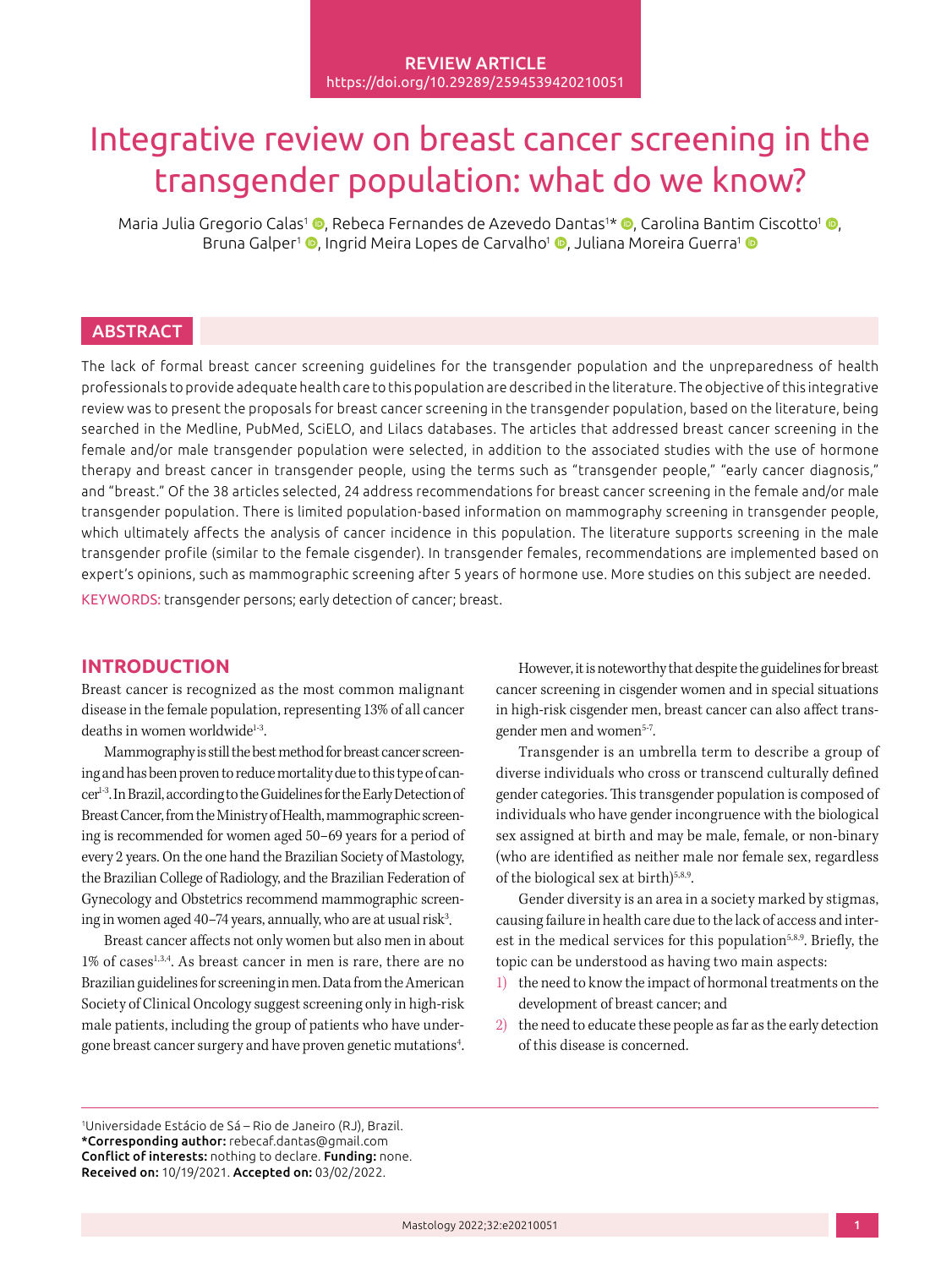Thus, gender identification has peculiarities that deserve medical attention. This population lacks satisfactory studies and statistical significance regarding both the incidence of breast cancer and the possible ways of screening $8-11$ .

The main data recently published by Spizzirri et al.<sup>5</sup> point out the fact that Brazilian individuals with gender diversity represent approximately 2% of the country's adult population (almost 3 million people) and are homogeneously located throughout the country, reiterating the urgency of public health policies for these individuals in the five Brazilian subregions<sup>5</sup>. .

Given the relevance of the subject and the deficiency of research and studies on breast cancer screening in transgender people, the review aimed to present the main proposals for breast cancer screening in this population, described in the literature.

## **METHODS**

This is an integrative review, in which the literature search was carried out in the search platforms PubMed, Medical Literature Analysis and Retrieval System Online (MEDLINE) databases, LILACS, and SciELO, using the following DECs and MeSH descriptors such as "transgender people," "early cancer diagnosis," and "breast."

The population included in this selection is female and/or male transgender people, in studies where the suggestion of different types of breast cancer screening was described (diagnostic intervention for breast cancer detection). As an outcome, it is expected that, in face of a standardized screening of this population, taking into account possible hormonal and surgical treatments, there will be an improvement in the quality of care provided to this population.

The extraction of data from the articles was carried out in a separate form, independently by two of the six authors. Duplicates (eight articles), abstracts, letters to journal editors, gray literature, and book chapters, as well as those that did not present in the title, abstract, or text the subject addressed in this review were excluded. It is worth mentioning that the studies repeated in the different databases were only excluded after being read in their entirety in order to avoid exclusion errors.

The main eligibility criteria articles were made available online in English, Portuguese, and Spanish, which addressed breast cancer screening in female and/or male transgender people. Articles that studied the encountered limitations by the transgender population in breast screening and studies that associated the use of hormone therapy and breast cancer in transgender people were also considered eligibility criteria.

For a better knowledge of important issues related to the transgender population, we complemented the review with the objective of identifying publications not captured by the electronic search, secondary references of articles, as well as additional searches of the literature on known and hypothesized cancer risk factors, the occurrence of cancer (incidence or prevalence) in a defined population of transgender persons, and the potential mechanisms by which exposure to these factors may affect cancer risk in this population.

Regarding the ethical issue of research by the National Health Council (Conselho Nacional de Saúde – CONEP), an evaluation was not necessary by an Ethical Research Committee (comitê de ética em pesquisa – CEP) according to Resolution No. 466/2012.

#### **RESULTS**

Of a total of the initially identified 76 articles, 38 were excluded. The flowchart about the selection of the articles is shown in Figure 1.

The articles that met all the selection criteria and made easier to answer the question of this review were selected (38 articles). Of this total, 24 were used to prepare the tables in this study. Of these 24 studies, 15 address the recommendation of screening in female and male transgender people, 8 articles address screening only in transgender males, and 1 article recommends screening only in transgender females.

The main results that were obtained by analyzing the articles from the bibliographic search and the proposed methodology are shown in Tables 1 and 2. The tables present the recommendations for breast cancer screening in the transgender population, which were divided into males<sup>12-34</sup> and females<sup>12-16,18,20-23,27,28,31,33-35</sup>. The tables also mention the references related to this review.

Regarding the proposed form of screening for the male transgender population, most articles suggest maintaining screening for transgender men with natal or residual breast tissue, in line with current guidelines for cisgender women $12-25$ . Regarding the transgender female population, all studies indicate mammographic screening after 5 years of hormone (estrogen) use<sup>12-16,18,20-22,27,28,31,33,35</sup>.

To finalize the screening proposals, Table 3 summarizes the publication of the joint national position of the Brazilian College of Radiology and Imaging Diagnosis, the Brazilian Society of Endocrinology and Metabology, and the Brazilian Society of Clinical Pathology, coordinated by Vieira and collaborators, national reference in breast cancer screening recommendations for the transgender population $6$ . .

#### **DISCUSSION**

Transgender and nonbinary people have unique health care needs, which stems from gender-affirming hormone therapy and/or surgical interventions performed by this population $11,13,16,21,26,31$ . The relationship between hormonal treatments in the sexual transition of female and male transgender people and the incidence of breast cancer is still discussed in the literature<sup>13,16,26,31</sup>.

As the transgender community gains visibility and recognition, health disparities become more apparent<sup>14,24,30</sup>. Despite the efforts to become more inclusive, access to health care for this population is a challenge because it is a system built on a binary model. Another major challenge in caring for the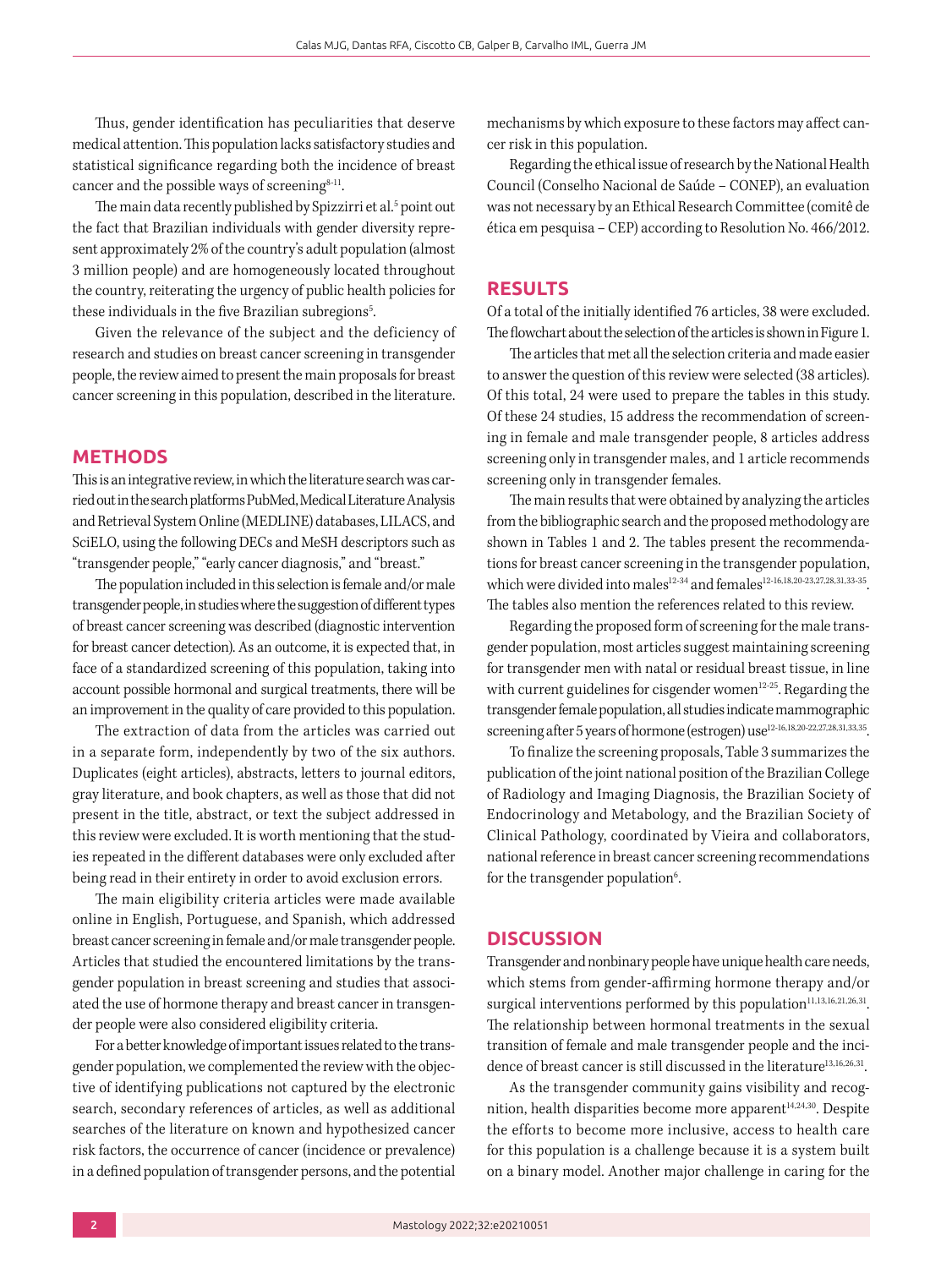

Figure 1. Flowchart of the selection of articles for the integrative review identification.

|  |  |  | Table 1. Recommendations for breast cancer screening in the transgender male population found in the review. |
|--|--|--|--------------------------------------------------------------------------------------------------------------|
|  |  |  |                                                                                                              |

| Breast cancer screening recommendation in transgender males                                                                                    | Number (and respective reference) of articles<br>found with this recommendation |
|------------------------------------------------------------------------------------------------------------------------------------------------|---------------------------------------------------------------------------------|
| Screening for transgender men with natal or residual breast tissue, according to<br>current quidelines for cisgender women                     | 15 articles <sup>12-23,32-34</sup>                                              |
| Biennial mammography in transgender men who used hormone therapy aged<br>$50-69$ years                                                         | 6 articles <sup>24-29</sup>                                                     |
| Annual MRI and mammography for transgender men aged 25-30 years.<br>Consideration of prophylactic bilateral mastectomy for patients with BRCA2 | 1 article <sup>30</sup>                                                         |
| Annual mammogram for transgender men aged 40 years and above                                                                                   | 1 article <sup>31</sup>                                                         |

Table 2. Recommendations for breast cancer screening in the transgender female population found in the review.

| Breast cancer screening recommendation in transgender females                                                                                                                                                                                                                         | Number (and<br>respective reference)<br>of articles found with<br>this recommendation |
|---------------------------------------------------------------------------------------------------------------------------------------------------------------------------------------------------------------------------------------------------------------------------------------|---------------------------------------------------------------------------------------|
| Annual mammogram for transgender women with more than 5 years of hormone therapy, BMI>35 kg/m <sup>2</sup> or a<br>family history of breast cancer<br>Breast ultrasound and magnet resonance imaging or mammography with displacement mammography for<br>those with breast prostheses | 2 articles <sup>13,34</sup>                                                           |
| Mammography for transgender women undergoing hormone therapy for more than 5 years                                                                                                                                                                                                    | 3 articles <sup>15,23,27</sup>                                                        |
| Mammography every 2 years for transgender women aged 50 years and above who have been on hormone<br>therapy for more than 5 years                                                                                                                                                     | 5 articles <sup>12,14,21,28,35</sup>                                                  |
| Annual or biennial mammography for transgender women aged 50 years or above who are undergoing<br>hormone therapy for more than 5 years and with additional risk factors: BMI>35 kg/m <sup>2</sup> ; family history of<br>breast cancer                                               | 6 articles <sup>16,18,20,22,31,33</sup>                                               |

BMI: Body mass index.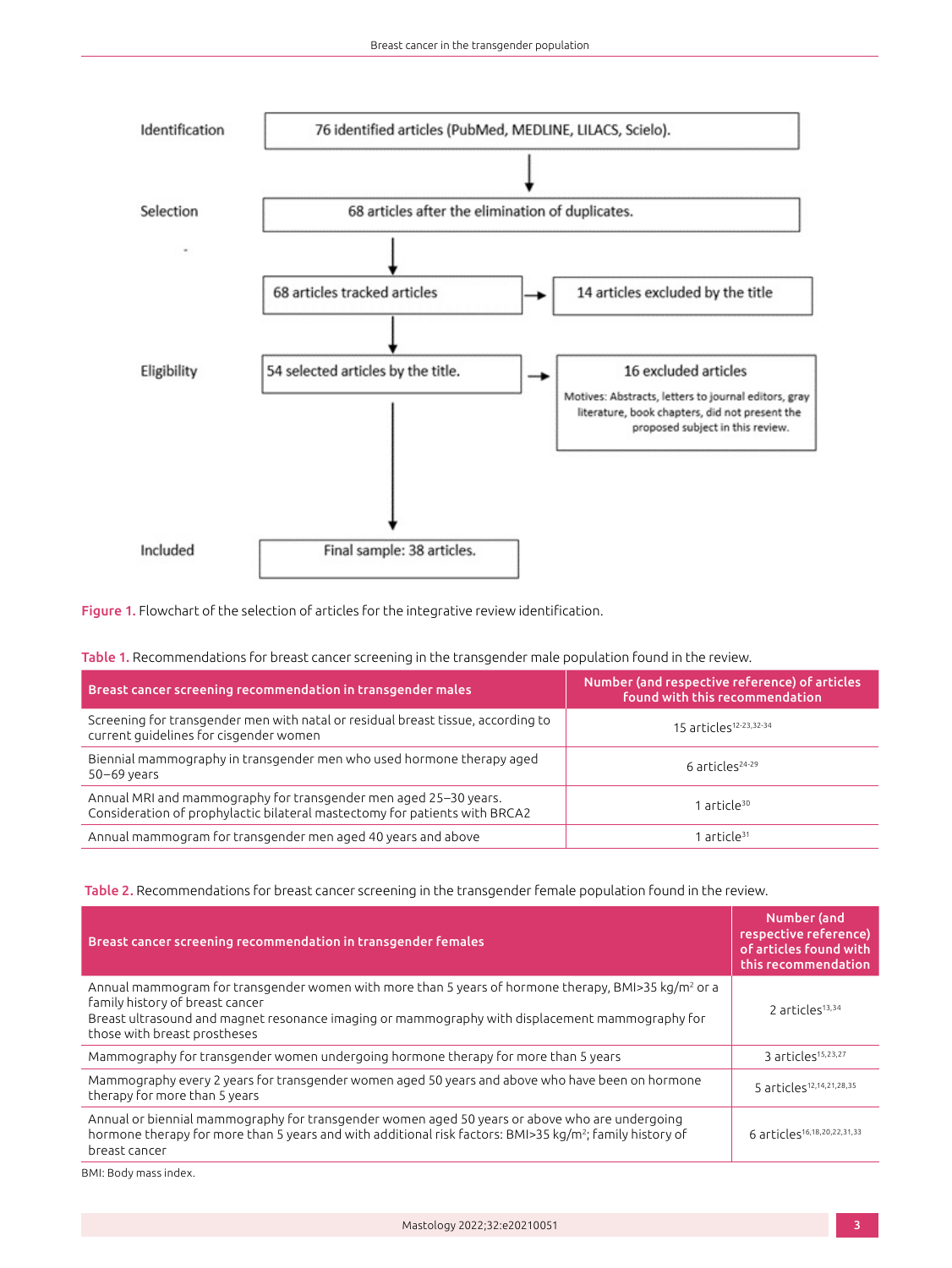Table 3. Recommendations for breast cancer screening in the male and female transgender population, according to the Joint Positioning of the Brazilian Society of Clinical Pathology, Brazilian Society of Endocrinology and Metabology, and Brazilian College of Radiology and Diagnostic Imaging.

| <b>Breast cancer screening</b><br>recommendation in<br>transgender males   | Follows recommendations<br>for cisgender women when<br>bilateral mastectomy is not<br>performed<br>After bilateral mastectomy,<br>mammographic screening is<br>not recommended |
|----------------------------------------------------------------------------|--------------------------------------------------------------------------------------------------------------------------------------------------------------------------------|
| <b>Breast cancer screening</b><br>recommendation in<br>transgender females | Annual or biennial<br>mammography, starting at<br>age 50, in patients using<br>hormone therapy for at least<br>5 years                                                         |

transgender community is the scarcity of scientific and medical knowledge<sup>16,28,30-33</sup>.

Most health professionals receive less or no training to provide clinically and culturally appropriate health care to these patient groups<sup>7,14,34,35</sup>.

To date, no study is able to support a biological difference between transgender women and cisgender men, and between transgender men and cisgender women, since the incidence of breast cancer should be attributed to biological sex $27,29$ .

#### Transgender men or male transgender people

Hormone therapy for transition helps this population to modify some physical or visual characteristics to become more phenotypically like a man. In this scenario, with the use of testosterone, the suppression of the period of breast development (depending on the age at the beginning of hormone therapy), an increase in lean muscle mass, and a male-standard body development<sup>13,16,20,36</sup> are expected. Such characteristics, which are potentially affected, are noticed in the first month of testosterone use, as well as an increase in skin oiliness and libido around 3 months after the start of therapy (directly related to testosterone levels in the blood and inversely proportional to the luteinizing hormone levels)<sup>13,16,20,36</sup>.

Concomitant with the external changes, histological evaluations of the endometrium of transgender men showed it to be atrophic and inactive, similar to the result observed in postmenopausal cisgender women without estrogen therapy. The menstrual period ceases approximately 2–6 months after initiation of testosterone hormone therapy. This process is faster when the therapy is used intramuscularly<sup>13,16,20,36</sup>.

As in the female transgender population, the relationship between hormone therapy and the onset of breast cancer is not well established<sup>14,20,36</sup>. One of the postulated pathways is peripheral aromatization in the breast and adipose tissue, which converted dehydroepiandrosterone into estradiol and estrone, in postmenopausal women. Another hypothetical mechanism is the direct stimulation of androgen receptors. Normal breast cells as well as breast cancer cells express androgen receptors in large numbers<sup>13,16</sup>. Chotai and colleagues<sup>20</sup>, in their study including 1,849 breast cancer patients, revealed that androgen receptor positivity was inversely related to clinical stage, histological tumor grade, and mitotic stage, suggesting an association of positivity between androgen receptors and less aggressive tumors<sup>20</sup>.

Regarding the published studies of breast cancer in male transgender people, Blok and colleagues<sup>29</sup>, with a sample of 1,229 men, identified four cases of invasive breast cancer, with a mean age of 46 years. Kiely<sup>27</sup>, in a cohort of 5,135 transgender people using cross-hormonal therapy, described 10 case reports of breast cancer: 7 cases in transgender men, 2 in transgender women, and 1 in a nonbinary patient. From this perspective, there are few cases of breast cancer in transgender described, proving to be an uncommon disease, but not absent<sup>24,28</sup>.

Gender-affirming mastectomy techniques vary significantly in relation to the amount of residual breast tissue, which has unknown implications for postoperative breast cancer incidence and the need for screening. Clinical examination remains the most commonly reported method of post-mastectomy malignancy detection<sup>21,36</sup>. For those who opted for a complete mastectomy, two authors recommend an annual clinical examination of the chest wall and armpits<sup>21,27,28</sup>. In the case of patients with a greater amount of residual breast tissue, they can be considered alternative imaging modalities, although the efficacy and cost-utility of these techniques have yet to be proven<sup>21,27,28,36-38</sup>.

Preoperative patient counseling about the risk of breast cancer after masculinizing mastectomy, in addition to the unknown implications of residual breast tissue and long-term exposure to androgens, is essential<sup>15,16,31,34</sup>.

There is still no established breast cancer screening guidelines for the transgender male population. However, some authors suggest screening based on the presence of breast tissue and risk factors15,24,26,27,30,34,35.

According to the study by Pivo and colleagues<sup>32</sup>, for transgender men, risk factors inherent to the female genotype should be considered, such as age, race, reproductive history, and family history of breast and ovarian cancers<sup>13</sup>. The study by Kiely<sup>27</sup> considered modifiable and non-modifiable factors for breast cancer risk, including family and personal history of breast and ovarian cancer, body mass index  $>35$  kg/m<sup>2</sup> in menopausal women, early menarche, late menopause, and moderate or high alcohol consumption $27$ .

Based on the guidelines of the Brazilian Society of Clinical Pathology, the Brazilian Society of Endocrinology and Metabology, and the Brazilian College of Radiology and Diagnostic Imaging, breast cancer screening for transgender men is limited to the type of examination, age, and periodicity. Mammography is recommended biennially for transgender men who are not having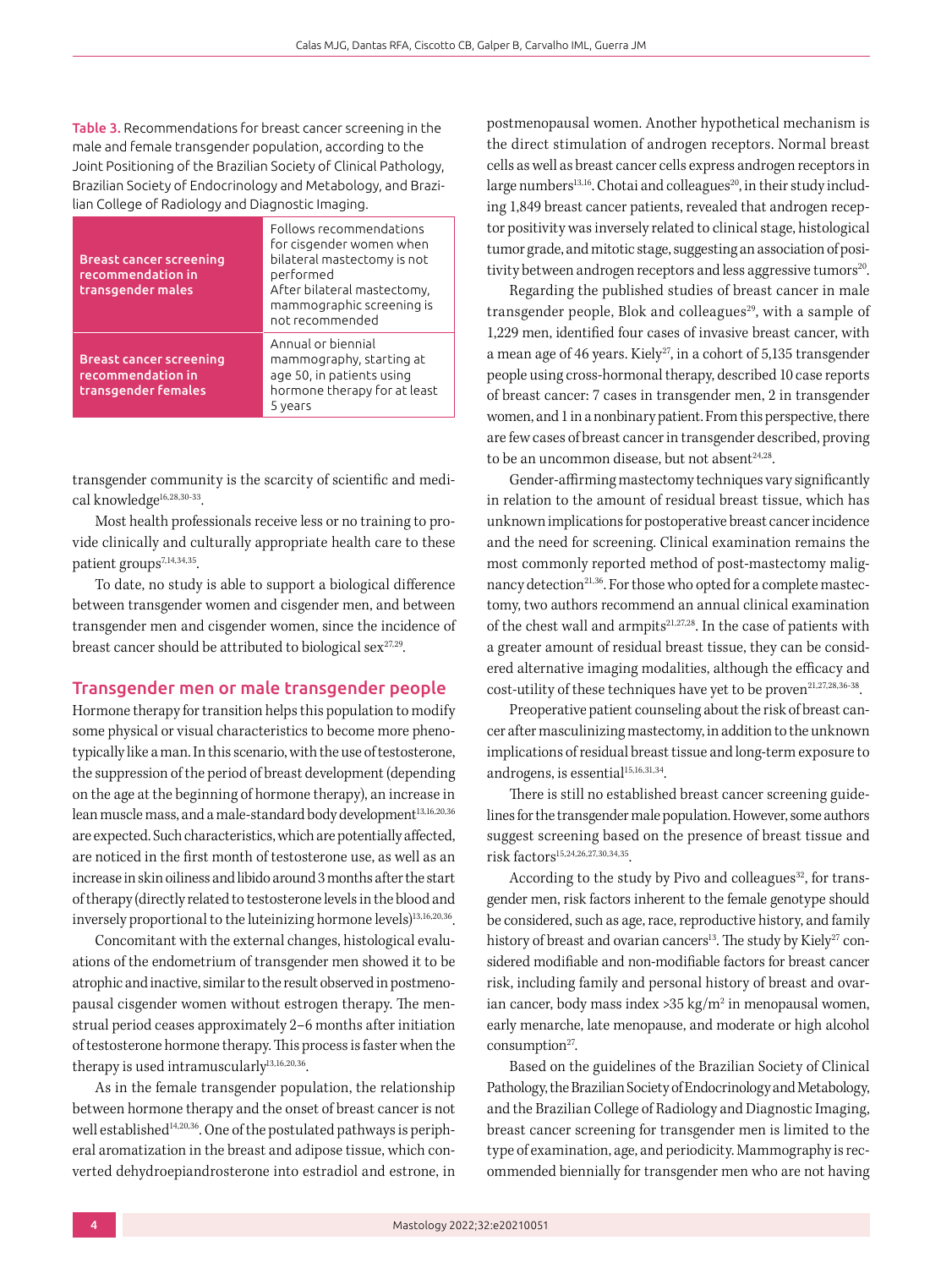bilateral mastectomy and aged 50–69 years (as well as indicated for cisgender women at usual risk). For transgender men with bilateral mastectomy, screening is not indicated<sup>6</sup>. .

### Transgender women or female transgender people

Transgender women undergo hormone therapy with estrogen in conjunction with antiandrogen drugs, such as spironolactone, to inhibit the action of testosterone. The effects of hormone therapy include breast growth, decreased facial hairiness, increased capillary volume, altered body fat distribution, and decreased testicle size. Approximately from 3 to 6 months, it is possible to visualize the beginning of these phenotypic changes; however, it is only 2 or 3 years of hormone therapy in which the maximum growth of the breasts is evidenced<sup>26,31,33,34</sup>. The degree of breast development appears to be independent of the type and dose of hormone treatment used. Once the maximum development of female characteristics is reached, it is necessary to reduce the offered hormonal dose<sup>19,31</sup>.

After this process, the breast of the transgender woman has the same characteristics as the breast of a cisgender woman, with an exposure to develop benign tumors as well as malignant lesions. In addition, the potential increased risk of breast cancer with the use of exogenous hormones has not been completely elucidated, which makes it a challenge to assess the most appropriate screening recommendation in this population<sup>22,31</sup>. The potential risk goes beyond the increased risk of breast cancer in cisgender postmenopausal women undergoing estrogen hormone replacement therapy and is supported by the literature of case reports of breast cancer in transgender women<sup>29,33,34</sup>.

Regarding the studies that present case reports of breast cancer cases in transgender females, Hartley and colleagues<sup>31</sup> described 22 transgender women with breast cancer after a literature review including 18 articles. The average age was 51.5 years, where 7 of them reported a first-degree relative with breast cancer and 1 had a confirmed mutation in the BRCA2 gene. Among the types of cancer, most were represented by adenocarcinomas (13 cases, 59.3%); BIA-ALCL (breast implant-associated anaplastic large-cell lymphoma) (3 cases, 13.6%); ductal carcinoma in situ (1 case, 4.5%); secretory carcinoma (1 case, 4.5%), malignant phyllode tumor (1 case, 4.5%); and Paget's carcinoma associated with invasive ductal carcinoma (1 case, 4.5%) and without histological classification  $(2 \text{ cases}, 9.1\%)^{31}$ .

Regarding the duration of hormone use, transgender women who presented with breast cancer used hormone therapy for an average of 18 years, with a predominance of luminal type tumors<sup>12,22,29,33,34</sup>.

In the Dutch study by Blok and colleagues<sup>29</sup>, in a group of 2,260 transgender women, 15 cases of invasive breast cancer were identified, with an average age of 52 years, which was comparatively lower than the average age (61 years) of involvement of Dutch cisgender women<sup>29</sup>. The incidence of breast cancer in these women was considered higher than the risk in Dutch cisgender men (0.4 expected cases), but below the expected benchmark for Dutch women  $(72$  expected cases)<sup>29</sup>.

The correlation of information obtained from the 15 articles selected in this review (Table 1) suggests mammographic screening in transgender women undergoing hormone therapy, after 5 years of use, although there is no consensus regarding its periodicity and age12-16,18,20-23,27,28,31,33. Screening mammography is not currently recommended for transgender women who are not using hormones, except in patients with other known risk factors, for example, those with Klinefelter syndrome<sup>4,11</sup>.

According to the Brazilian societies, breast cancer screening in transgender women should be performed if they have been using hormone therapy for more than 5 years, with intervals of 1 or 2 years, starting at the age of 50 years. If hormone therapy is not used, screening is not indicated<sup>6</sup>. .

Some of these women opt for breast augmentation surgery with the use of breast implants. The surgery itself does not interfere with breast cancer risk, but it does affect the monitoring. In these cases, according to the studies by Schmidt and colleagues<sup>21</sup> and Hartley and colleagues<sup>31</sup>, the use of ultrasound and magnetic resonance imaging of the breasts or mammography with the displacement of the breast implants is suggested for screening.

Awareness and education of these patients play an important role in shared decision-making, but more research is needed to define standards of care and breast cancer screening in this population<sup>8,9,23</sup>.

## **CONCLUSIONS**

Summarizing the main guidelines for breast cancer screening in transgender people, the literature describes the screening process for transgender men with natal or residual breast tissue, according to the current guidelines for cisgender women; and for the female transgender population, mammographic screening is indicated after 5 years of hormone use, but without consensus regarding the age of initiation and termination of this screening.

The severity and complexity of breast cancer, associated with the lack of robust data in the literature on the incidence and screening of this pathology in the group of transgender patients, indicate the need for further studies for a better understanding and applicability of the guidelines proposed in the literature.

# **AUTHORS' CONTRIBUTION**

MJGC: Conceptualization, Data curation, Formal Analysis, Writing – original draft. RFAD: Conceptualization, Writing – review & editing. CBC: Conceptualization, Data curation, Writing – review & editing. BG: Visualization, Writing – original draft. IMLC: Methodology, Visualization. JMG: Writing – review & editing.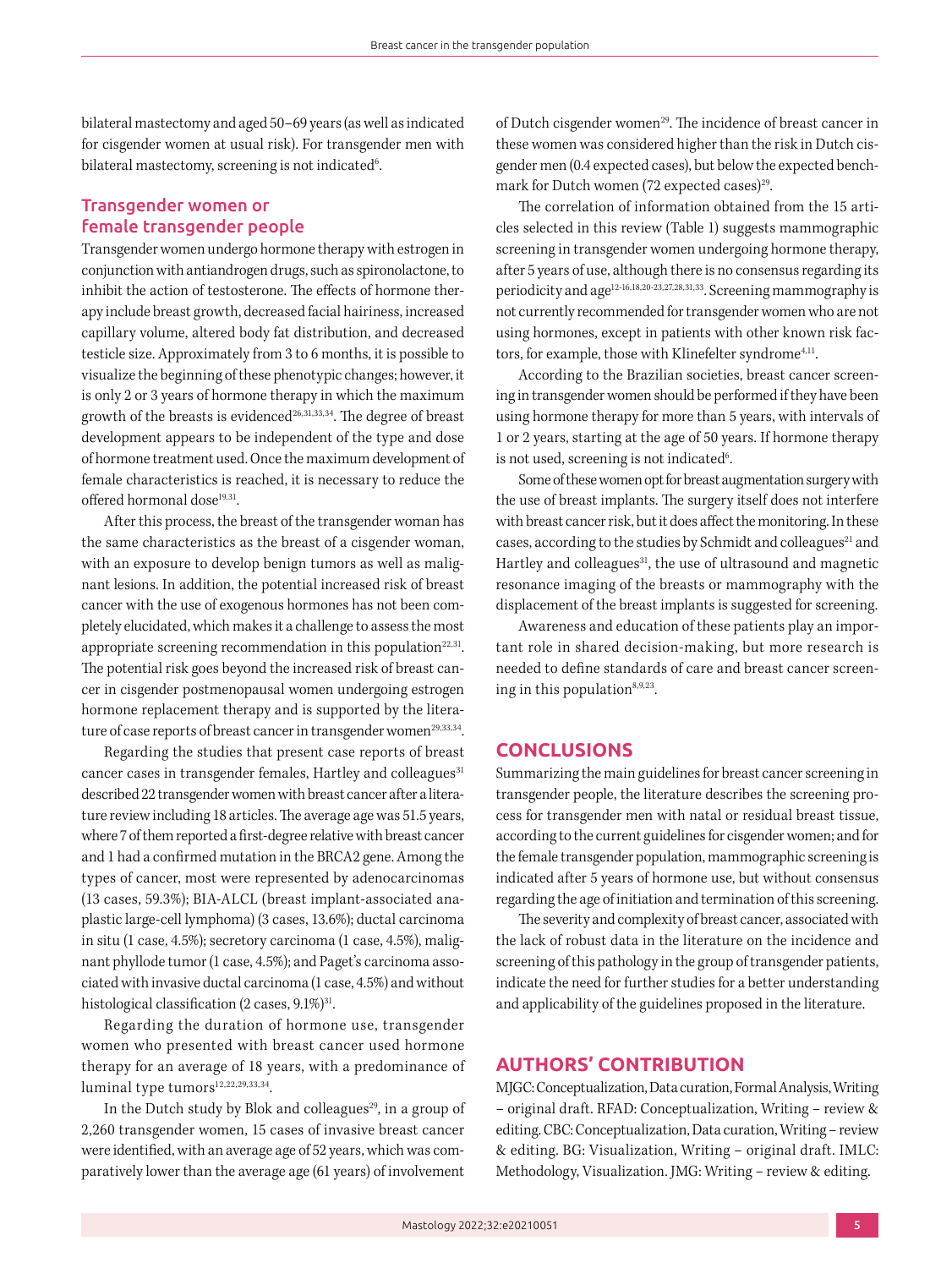## **REFERENCES**

- 1. Brazil. Ministério da Saúde. Rastreamento. Série A. Normas e Manuais Técnicos Cadernos de Atenção Primária, n. 29. Brasília: Ministério da Saúde, 2010.
- 2. Urban LABDU, Schaefer MB, Duarte DL, Santos RP, Maranhão NMA, Kefalas AL, et al. Recomendações do Colégio Brasileiro de Radiologia e Diagnóstico por Imagem, da Sociedade Brasileira de Mastologia e da Federação Brasileira das Associações de Ginecologia e Obstetrícia para rastreamento do câncer de mama por métodos de imagem. Radiol Bras. 2017;50(4):244-9. [https://doi.org/10.1590/S0100-](https://doi.org/10.1590/S0100-39842012000600009) [39842012000600009](https://doi.org/10.1590/S0100-39842012000600009)
- 3. Oliveira DAL. Políticas de saúde e diagnóstico precoce do câncer de mama no Brasil. Rev Enferm Digit Cuid Promoção Saúde. 2019;4(1):46-50. [https://doi.org/10.5935/2446-](https://doi.org/10.5935/2446-﻿5682.20190009) [5682.20190009](https://doi.org/10.5935/2446-﻿5682.20190009)
- 4. Hasset MJ, Somerfield MR, Baker ER, Cardoso F, Kansal KJ, Kwait DC, et. al. Management of male breast cancer: ASCO Guideline. J Clin Oncol. 2020;38(16):1849-63. [https://doi.](https://doi.org/10.1200/JCO.19.03120) [org/10.1200/JCO.19.03120](https://doi.org/10.1200/JCO.19.03120)
- 5. Spizzirri G, Eufrásio R, Lima MCP, Nunes HRCD, Kreukels BPC, Steensma TD, et al. Proportion of people identified as transgender and non-binary gender in Brazil. Sci Rep. 2021;11:2240.<https://doi.org/10.1038/s41598-021-81411-4>
- 6. Sociedade Brasileira de Endocrinologia e Metabologia (SBEM). Posicionamento Conjunto Medicina Diagnóstica inclusiva: cuidando de pacientes transgênero. Rio de Janeiro: Sociedade Brasileira de Patologia Clínica Medicina Laboratorial e Colégio Brasileiro de Radiologia e Diagnóstico por Imagem [Internet]. [cited on Jan 01, 2019]; 2019. Available from: [https://www.](https://www.endocrino.org.br/media/pdfs_documentos/posicionamento_trangenero_sbem_sbpcml_cbr.pdf) [endocrino.org.br/media/pdfs\\_documentos/posicionamento\\_](https://www.endocrino.org.br/media/pdfs_documentos/posicionamento_trangenero_sbem_sbpcml_cbr.pdf) [trangenero\\_sbem\\_sbpcml\\_cbr.pdf](https://www.endocrino.org.br/media/pdfs_documentos/posicionamento_trangenero_sbem_sbpcml_cbr.pdf)
- 7. Pratt-Chapman ML, Ward AR. Provider recommendations are associated with cancer screening of transgender and gender-nonconforming people: a cross-sectional urban survey. Transgend Health. 2020;5(2):80-5. [https://doi.org/10.1089/](https://doi.org/10.1089/trgh.2019.0083) [trgh.2019.0083](https://doi.org/10.1089/trgh.2019.0083)
- 8. Puechl AM, Russel K, Gray BA. Care and cancer screening of the transgender population. J Womens Health 2019;28(6):761-8. <https://doi.org/10.1089/jwh.2018.6945>
- 9. Gibson AW, Radix AE, Maingi S, Patel S. Cancer care in lesbian, gay, bisexual, transgender and queer populations. Future Oncol. 2017;13(15):1333-44. [https://doi.org/10.2217/fon-2017-](https://doi.org/10.2217/fon-2017-0482) [0482](https://doi.org/10.2217/fon-2017-0482)
- 10. Bazzi AR, Whorms DS, King DS, Potter J. Adherence to mammography screening guidelines among transgender persons and sexual minority women. Am J Public Health. 2015;105(11):2356-8. [https://doi.org/10.2105/AJPH.2015.302851](https://doi.org/10.2105/AJPH.2015.3﻿02851)
- 11. Phillips J, Fein-Zachary VJ, Mehta TS, Littlehale N, Venkataraman S, Slanetz PJ. Breast imaging in the transgender patient. AJR Am J Roentgenol. 2014;202:1149-56. [https://doi.](https://doi.org/10.2214/AJR.13.10810) [org/10.2214/AJR.13.10810](https://doi.org/10.2214/AJR.13.10810)
- 12. Charkhchi P, Schabath MB, Carlos RC. Modifiers of cancer screening prevention among sexual and gender minorities in the behavioral risk factor surveillance system. J Am Coll Radiol. 2019;16(4 Pt B):607-20. [https://doi.org/10.1016/j.](https://doi.org/10.1016/j.jacr.2019.02.042) [jacr.2019.02.042](https://doi.org/10.1016/j.jacr.2019.02.042)
- 13. Eneros AA, Zamorano SJ, Salazar RR, Lagos MAC. Terapia Hormonal en la Transición Masculino a Femenino (MTF) ó transexual femenino o régimen de feminización: parte II. Rev Soc Chil Obstet Ginecol Infant Adolesc. 2017;24(1):18-27.
- 14. Braun H, Nash R, Tangpricha V, Brockman J, Ward K, Goodman M. Cancer in transgender people: evidence and methodological considerations. Epidemiol Rev. 2017;39(1):93- 107.<https://doi.org/10.1093/epirev/mxw003>
- 15. Deutsch MB, Radix A, Wesp L. Breast Cancer screening, management, and a review of case study literature in transgender populations. Semin Reprod Med. 2017;35(5):434- 41.<https://doi.org/10.1055/s-0037-1606103>
- 16. Stone JP, Hartley RL, Temple-Oberle C. Breast cancer in transgender patients: A systematic review. Part 2: Female to Male. Eur J Surg Oncol. 2018;44(10):1463-8. [https://doi.](https://doi.org/10.1016/j.ejso.2018.06.021) [org/10.1016/j.ejso.2018.06.021](https://doi.org/10.1016/j.ejso.2018.06.021)
- 17. Price S, McManus J, Barrett J. The transgender population: improving awareness for gynaecologists and their role in the provision of care. Obstet Gynaecol. 2019;21(1):11-20. [https://](https://doi.org/10.1111/tog.12521) [doi.org/10.1111/tog.12521](https://doi.org/10.1111/tog.12521)
- 18. Nikolić D, Granić M, Ivanović N, Zdravković D, Nikolić A, Stanimirović V, et al. Breast cancer and its impact in male transsexuals. Breast Cancer Res Treat. 2018;171(3):565-9. <https://doi.org/10.1007/s10549-018-4875-y>
- 19. Sonnenblick EB, Shah AD, Goldstein Z, Reisman T. Breast imaging of transgender individuals: a review. current radiology reports. 2018;6(1):1-12. <https://doi.org/10.1007/s40134-018-0260-1>
- 20. Chotai N, Tang S, Lim H, Lu S. Breast cancer in a female to male transgender patient 20 years post-mastectomy: issues to consider. Breast J. 2019;25(6):1066-70. [https://doi.org/10.1111/](https://doi.org/10.1111/tbj.13417) [tbj.13417](https://doi.org/10.1111/tbj.13417)
- 21. Schmidt M, Ditrio L, Shute B, Luciano D. Surgical management and gynecologic care of the transgender patient. Curr Opin Obstet. Ginecol. 2019;31(4):228-34. [https://doi.org/10.1097/](https://doi.org/10.1097/GCO.0000000000000553) [GCO.0000000000000553](https://doi.org/10.1097/GCO.0000000000000553)
- 22. Parikh U, Mausner E, Chhor CM, Gao Y, Karrington I, Heller SL. Breast imaging in transgender patients: what the radiologist should know. Radiographics. 2020;40(1):13-27. [https://doi.](https://doi.org/10.1148/rg.2020190044) [org/10.1148/rg.2020190044](https://doi.org/10.1148/rg.2020190044)
- 23. Schmidt E, Rizzolo D. Disease screening and prevention for transgender and gender-diverse adults. JAAPA. 2017;30(10):11- 6. <https://doi.org/10.1097/01.JAA.0000524709.87224.57>
- 24. Stewart T, Lee YA, Damiano EA. Do transgender and gender diverse individuals receive adequate gynecologic care? An analysis of a rural academic center. Transgend Health. 2020;5(1):50-8.<https://doi.org/10.1089/trgh.2019.0037>
- 25. Li JZ, Tu HYV, Avram R, Pinthus J, Bordeleau L, Hodgson N. Cancer prevention and screening in a BRCA2-positive male to female transgender patient. Breast J. 2018;24(6):1112-3. [https://](https://doi.org/10.1111/tbj.13096) [doi.org/10.1111/tbj.13096](https://doi.org/10.1111/tbj.13096)
- 26. Eismann J, Heng YJ, Fleischmann-Rose K, Tobias AM, Phillips J, Wulf GM, et al. Interdisciplinary management of transgender individuals at risk for breast cancer: case reports and review of the literature. Clin Breast Cancer. 2019;19(1):e12-9. [https://doi.](https://doi.org/10.1016/j.clbc.2018.11.007) [org/10.1016/j.clbc.2018.11.007](https://doi.org/10.1016/j.clbc.2018.11.007)